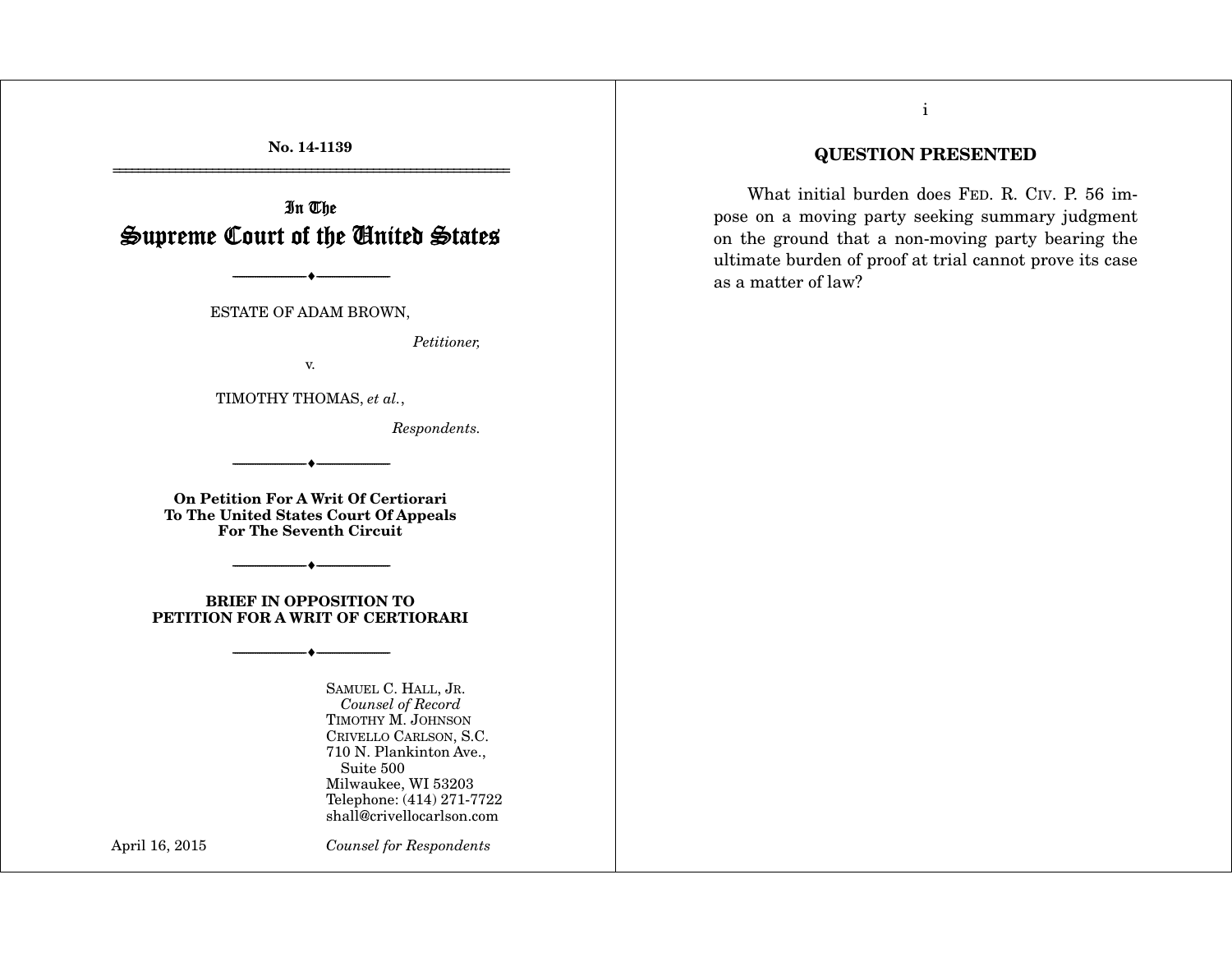# ii

# **PARTIES TO THE PROCEEDING**

 The Petitioner is the Estate of Adam Brown. The Respondent is Brown County (Wisconsin). Brown County was a defendant in the district court and an appellee in the Seventh Circuit Court of Appeals. In filing its Petition, the Estate has dropped its claims against the other two defendants who were original parties in the district court: Sergeant Timothy Thomas and Deputy Matthew Secor.

## TABLE OF CONTENTS

|                                                                                                             | 2  |
|-------------------------------------------------------------------------------------------------------------|----|
| REASONS FOR DENYING THE PETITION                                                                            | 7  |
| I. THIS CASE IS NOT THE IDEAL VEHICLE<br>TO ADDRESS SUMMARY JUDGMENT                                        | 8  |
| II. THE ISSUES RAISED BY THE ESTATE<br>ARE NOT ISSUES OF NATIONAL SIGNIFI-<br>CANCE WARRANTING THIS COURT'S | 10 |
| III. THE CIRCUIT COURT PROPERLY AP-<br>PLIED THIS COURT'S SUMMARY JUDG-<br>MENT METHODOLOGY PRECEDENT       | 15 |
|                                                                                                             | 17 |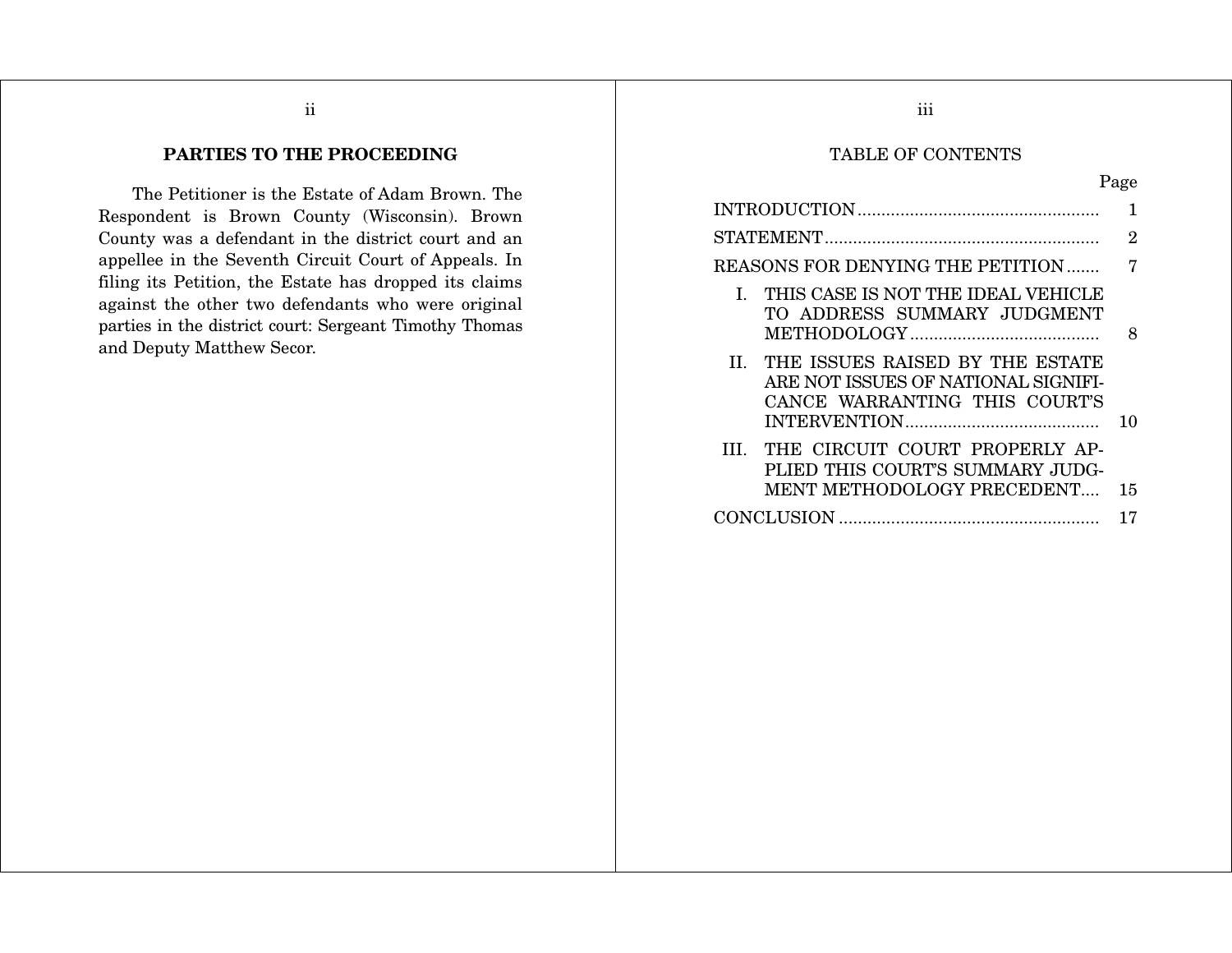| <b>TABLE OF AUTHORITIES</b>                                                                   | TABLE OF AUTHORITIES - Continued                                                                                                                           |
|-----------------------------------------------------------------------------------------------|------------------------------------------------------------------------------------------------------------------------------------------------------------|
| Page                                                                                          | Page                                                                                                                                                       |
| <b>CASES</b><br>Adickes v. S. H. Kress & Co., 398 U.S. 144                                    | <i>State v. Smith</i> , 214 Wis. 2d 541, 571 N.W.2d<br>Tolan v. Cotton, 134 S.Ct. 1861 (2014)11                                                            |
| Allen v. Board of Public Educ. for Bibb County,                                               | <b>STATUTES</b>                                                                                                                                            |
| Celotex Corp. v. Catrett, 477 U.S. 317 (1986)  passim                                         |                                                                                                                                                            |
| Cray Communications, Inc. v. Novatel Computer<br>Systems, Inc., 33 F.3d 390 (4th Cir. 1994)12 |                                                                                                                                                            |
| Hana Financial, Inc. v. Hana Bank, 135 S.Ct.                                                  | <b>ADDITIONAL SOURCES</b><br>10A CHARLES ALAN WRIGHT, ARTHUR R. MILLER<br>& MARY KAY KANE, FEDERAL PRACTICE AND<br>PROCEDURE § 2720 (2d ed. Supp. 1994) 12 |
| In re Schifano, 378 F.3d 60 (1st Cir. 2004)14                                                 |                                                                                                                                                            |
| Meterlogic, Inc. v. KLT, Inc., 368 F.3d 1017 (8th                                             |                                                                                                                                                            |
| Parker v. Sony Pictures Etm't Inc., 260 F.3d 100                                              |                                                                                                                                                            |
| Pearson v. Callahan, 555 U.S. 223 (2009)11                                                    |                                                                                                                                                            |
| Pourmehdi v. Northwest Nat. Bank, 849 F.2d                                                    |                                                                                                                                                            |
|                                                                                               |                                                                                                                                                            |
|                                                                                               |                                                                                                                                                            |
|                                                                                               |                                                                                                                                                            |
| Singletary v. Pennsylvania Dept. of Corrections,                                              |                                                                                                                                                            |

v

iv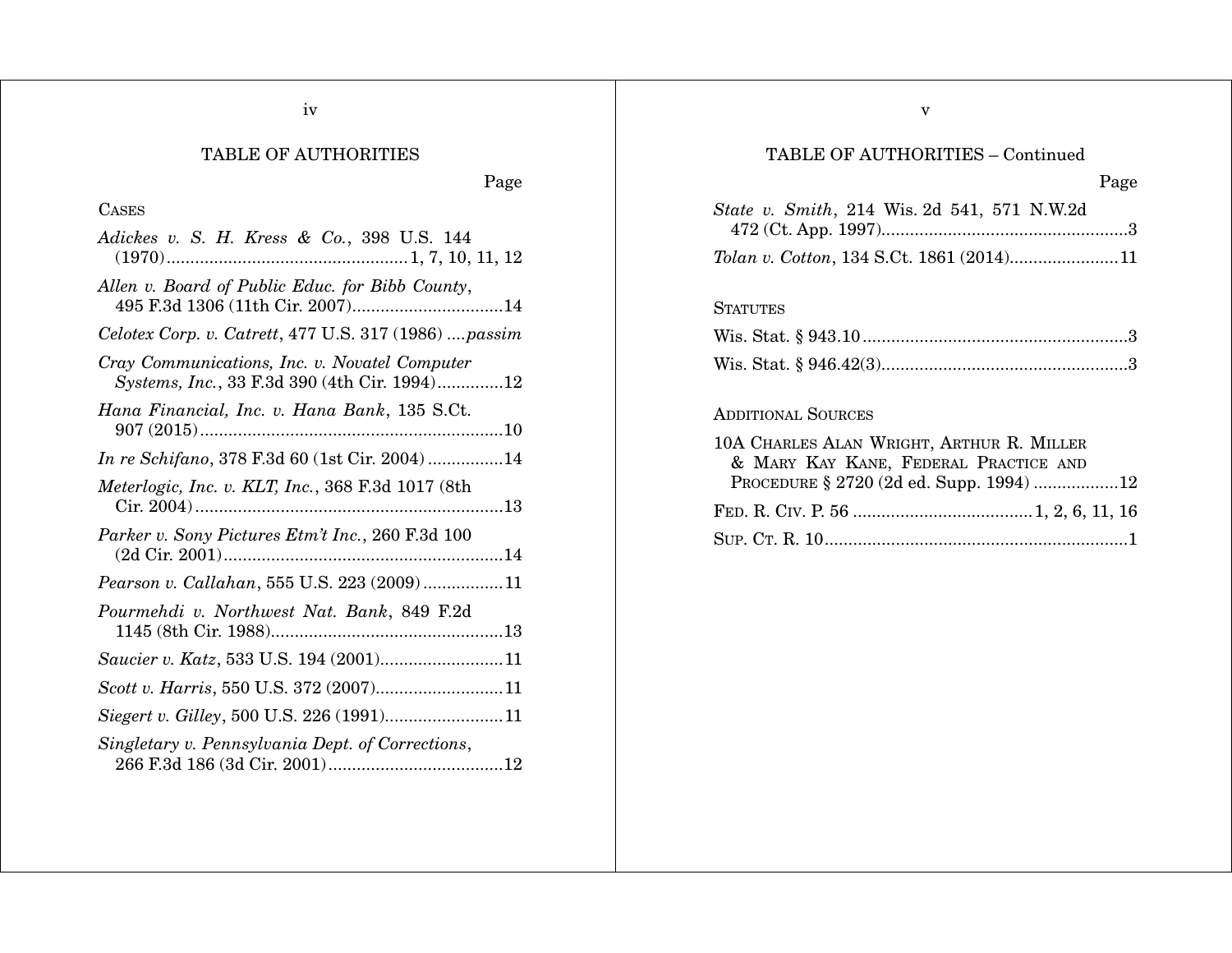#### **INTRODUCTION**

1

 The Estate has presented no "compelling reasons" for its Petition for a Writ of Certiorari to be granted ("Petition"). *See* SUP. CT. R. 10. Specifically, the Estate fails to demonstrate that the Seventh Circuit's November 13, 2014 Opinion ("Opinion") is in conflict with a decision of this Court or that the Seventh Circuit decided an important federal question that has not already been settled by this Court. *See* SUP. CT. R. 10(a)-(c).

 More particularly, the Estate incorrectly contends that this case is a proper vehicle for this Court to address allegedly inconsistent nuances in the adjudication of motions for summary judgment. Essentially, the Petition is a thinly veiled attempt to re-litigate *Celotex Corp. v. Catrett*, 477 U.S. 317 (1986), particularly with regard to this Court's clarification in *Celotex* of its ruling in *Adickes v. S. H. Kress & Co.*, 398 U.S. 144 (1970). In light of the procedural history and the lack of admissible proof in the Petitioner's case, this matter is not an ideal vehicle for this Court to address summary judgment methodology.

 Further, lower courts consistently apply FED. R. CIV. P. 56 and this Court's ruling in *Celotex* when addressing motions for summary judgment where the non-movant bears the burden of proof at trial. There is no widespread deviation from the methodology outlined in *Celotex* that warrants this Court's intervention.

 Finally, in considering this case, the Seventh Circuit Court of Appeals diligently applied the familiar summary judgment methodology that is found in FED. R. CIV. P. 56 and more precisely articulated in *Celotex*.

#### **STATEMENT**

--------------------------------- i ---------------------------------

 A panel decision from the Seventh Circuit correctly determined that there were no material disputes of fact in this action and that the Estate could not establish its claims as a matter of law. Accordingly, the Seventh Circuit affirmed the district court's grant of summary judgment. Given the Seventh Circuit's consistent application of the summary judgment methodology outlined in *Celotex*, this case does not necessitate review by this Court.

 1. Subsequent to *Celotex*, there is unanimity in the courts of appeals that in summary judgment cases, where the non-moving party bears the ultimate burden of proof at trial, the moving party does not incur the burden of uncovering every potential fact and refuting every potential opposing argument that could be raised by the non-movant in opposing summary judgment. Contrary to the Estate's argument at the Seventh Circuit and here, this Court held that "we find no express or implied requirement in Rule 56 that the moving party support its motion with affidavits or other similar materials negating the opponent's claim." *Celotex*, 477 U.S. at 323.

2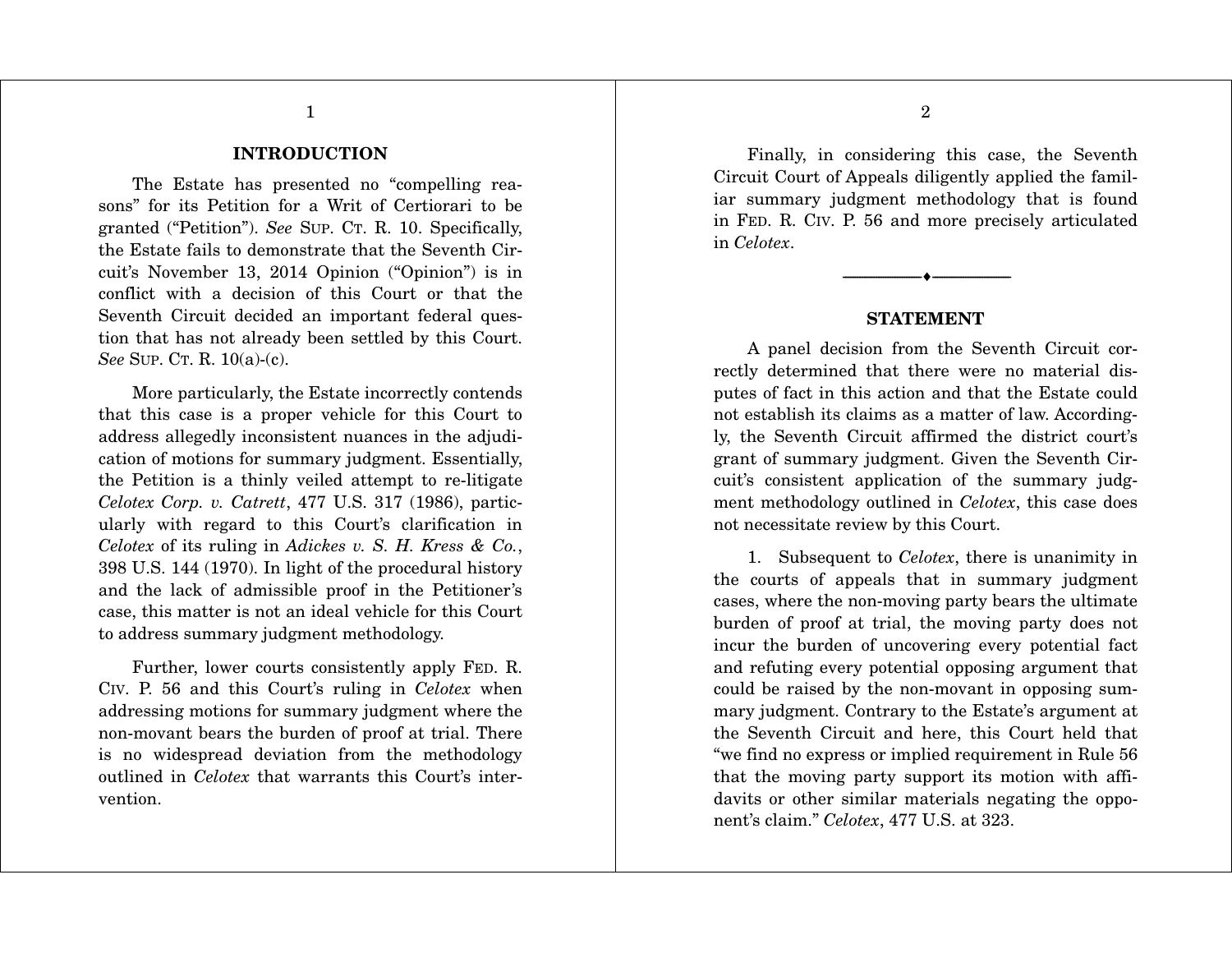2. On December 1, 2006, Brown County Sheriff 's Department Sergeant Timothy Thomas obtained a search warrant for the duplex Adam Brown was renting, located at 804 7th Street #B, in Green Bay, Wisconsin. (Appellant's 7th Cir. App. 002.) Sergeant Thomas obtained the warrant in connection with the investigation of a burglary (a felony in Wisconsin) (7th Cir. App. 059); *see also* Wis. Stat. § 943.10.

 The warrant was to retrieve pieces of personal property, including video game equipment, stereo and computer equipment, and a power tool that Sergeant Thomas believed that Stone Moreaux had stolen. (7th Cir. App. 002, 060.) Mr. Moreaux was believed to be staying with Adam Brown at the 804 7th Street residence. (7th Cir. App. 002, 038-039.) Mr. Moreaux had also recently escaped from serving his sentence as a Huber inmate at the Brown County Jail, and had a felony warrant for his arrest as an escapee, pursuant to Wis. Stat. § 946.42(3). (7th Cir. App. 012-013, 026, 049, 061, 064-067); *see also State v. Smith*, 214 Wis. 2d 541, 546-547, 571 N.W.2d 472, 475 (Ct. App. 1997).

 Sergeant Thomas contacted Sergeant Todd Delain to request assistance from the Brown County Drug Task Force (hereafter "DTF") in executing the search warrant at the subject residence. (7th Cir. App. 059.) Sergeant Delain agreed to enlist the assistance of the DTF because officers in that unit had significant experience in executing search warrants in a variety of circumstances. (7th Cir. App. 061, 074-075.) Prior to executing the warrant, the officers responsible, including Deputy Matthew Secor, met and were advised

by commanding officers that Adam Brown and his girlfriend, Jessica Peters, might be present in the home. (7th Cir. App. 061.) The officers were also advised that Stone Moreaux might be present and that he was an escapee from jail, serving time on charges that potentially involved violence. (7th Cir. App. 061, 073.)

 At approximately 6:20 p.m., Deputy Secor started knocking on Brown's front door and yelled "Police – search warrant." (7th Cir. App. 053.) He also counted out loud "One-thousand-one, one-thousand-two," and so on. (7th Cir. App. 040.) The officers then observed Brown approach the door, look out a window towards the officers and then move away from the door as if attempting to hide. (7th Cir. App. 040-041, 053.) A second individual was then seen walking away from the door so that he also was out of sight. (7th Cir. App. 040-041.)

 Based upon the conduct of these two individuals inside the residence, officers yelled, "Compromise." (7th Cir. App. 041, 053.) The officers did this because someone inside the house had observed the officers' presence and position. (7th Cir. App. 041.) Because their position had been compromised, the DTF officers were concerned that individuals inside the home could be arming themselves. (*Id*.)

 After officers in the task force announced, "Compromise," the door was rammed open. (7th Cir. App. 53.) Three individuals were encountered inside, with two of them immediately cooperating by going down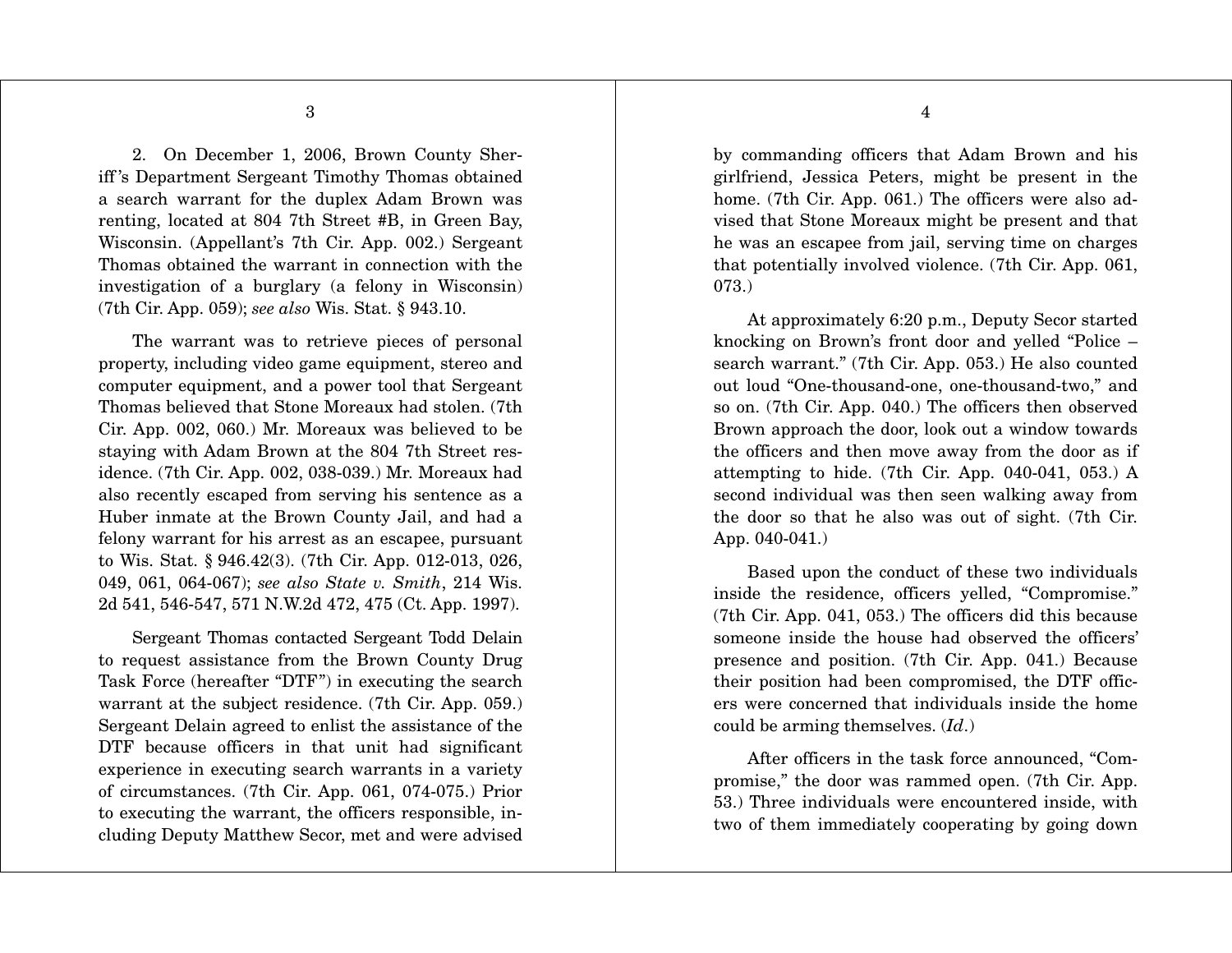to the ground as ordered. (7th Cir. App. 041, 053.) In contrast, Adam Brown ran through the living room towards the back of the residence and a staircase. (*Id*.)

 Deputy Secor and Deputy Dernbach chased Adam Brown while the other officers covered the remaining occupants of the home. (7th Cir. App. 041.) As they chased Brown, Deputy Secor briefly lost sight of him when Brown turned a corner to go up the stairs. (*Id*.) While in pursuit, the officers commanded several times, "Police, stop." (*Id*.) The officers followed Brown up the staircase. (*Id*.)

 Once they reached the top of the stairs, Deputy Secor immediately saw Adam Brown waiting in the corner of a bedroom pointing a long gun towards him. (7th Cir. App. 041, 053.) Deputy Secor felt threatened and believed that he and Deputy Dernbach were at risk of imminent death. (7th Cir. App. 054.) In response to that threat, Deputy Secor shot Brown four times. (7th Cir. App. 03.) Brown was taken to an emergency room where he was later pronounced dead from the gunshot wounds. (*Id*.)

 Adam Brown possessed two guns: a sawed-off shotgun and a longer barreled gun. (7th Cir. App. 029.) Due to prior criminal convictions, Brown was not allowed under Wisconsin law to possess either of these guns. (*Id*.)

 a. The complaint filed in this action alleged both individual and official capacity claims. (7th Cir. App. 003-004.) However, contrary to the Estate's

suggestion, there was no individual capacity unreasonable-search claim. The individual capacity claim was based solely on an unreasonable-seizure theory related to the use of deadly force. The Estate's official capacity claim was not clearly drafted and seemed to allege that the County's policies and practices regarding searches were unconstitutional. Based on that allegation, the County sought summary judgment on the official capacity claim by asserting that there was no evidence in the record that could be used to establish that the County maintained any unconstitutional policies or practices.

 In responding to summary judgment at the district court, the Estate admits that it focused on the individual capacity deadly force claim. The Estate did not present admissible evidence to refute the County's position that its policies and practices regarding searches were in fact constitutional.

 3. After a motion for summary judgment pursuant to FED. R. CIV. P. 56 was filed and fully briefed, the district court entered judgment in favor of the defendants and the Estate then appealed. (7th Cir. App. 079, 124, 175; App. 10a-32a; Appellant's Br., June 30, 2014.) On appeal, a panel of the Seventh Circuit Court of Appeals unanimously agreed that the Estate failed to identify any material fact that would have allowed the official capacity claim to proceed to trial. (App. 1a-9a.)

 a. In applying summary judgment methodology, the circuit court recognized that the Estate potentially

6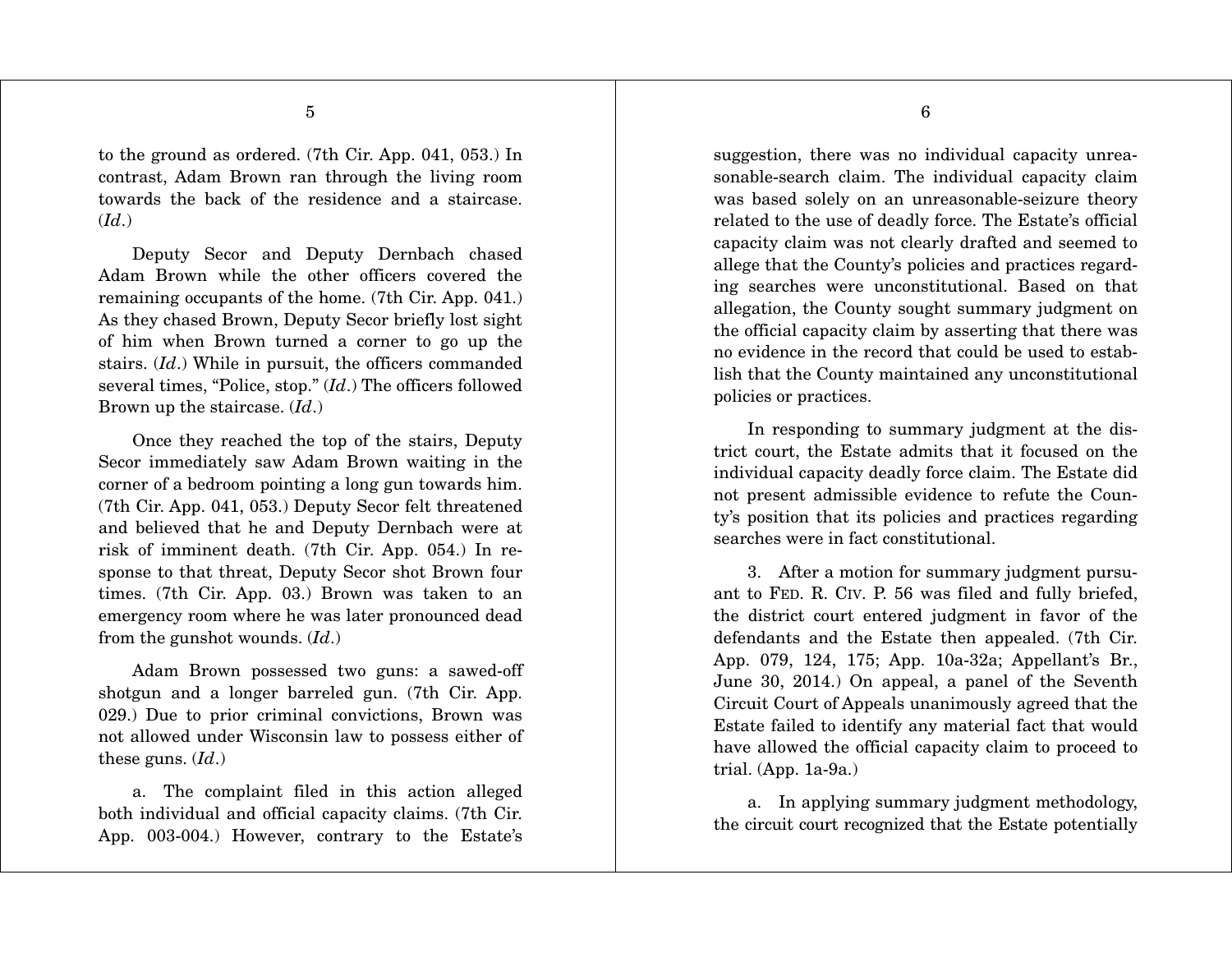could have presented evidence to create an issue of fact on the *Monell* claim through the use of an expert. However, the Estate failed to put expert opinions into admissible form and those opinions were therefore properly disregarded by the district court and the court of appeals. Based at least in part on this lack of admissible evidence, the Seventh Circuit affirmed the summary judgment.

#### **REASONS FOR DENYING THE PETITION**

i ---------------------------------

---------------------------------

 The Opinion issued by the Seventh Circuit affirming the district court's summary judgment order does not present an ideal vehicle for this Court to address any issues of national significance. The summary judgment methodology outlined in *Celotex* has served to clarify this Court's prior ruling in *Adickes* and it has also provided a clear roadmap for practitioners and the lower courts to evaluate summary judgment motions where the non-movant has the burden of proof at trial.

 In light of this clearly articulated summary judgment methodology and the lack of admissible evidentiary support within the record, this case does not warrant this Court's review.

## **I. THIS CASE IS NOT THE IDEAL VEHICLE TO ADDRESS SUMMARY JUDGMENT METH-ODOLOGY.**

 The procedural history and state of the pleadings render this case a less-than-ideal vehicle to address summary judgment methodology. Contrary to the Estate's suggestion, this case did not include an individual capacity unreasonable-search claim. The only individual capacity claim was for an allegedly unreasonable seizure: Deputy Matthew Secor's use of deadly force. The complaint did not allege that the search itself violated the Fourth Amendment. As such, there was no need to address any individual capacity claim relative to the search in seeking summary judgment.

 With regard to the official capacity claim, which did arguably assert municipal liability for allegedly unconstitutional search practices and policies, summary judgment was properly supported. In its moving brief, the County argued that "[t]he Estate cannot establish a *Monell* claim against . . . Brown County since [it] did not enact or maintain practices or policies that deprived Adam Brown of his constitutional rights." (7th Cir. App. 092.) Further, the County argued that "[e]ven assuming, *arguendo*, that any constitutional violation occurred regarding the execution of the search warrant at Adam Brown's residence, this still does not create an established policy. . . ." (7th Cir. App. 094.)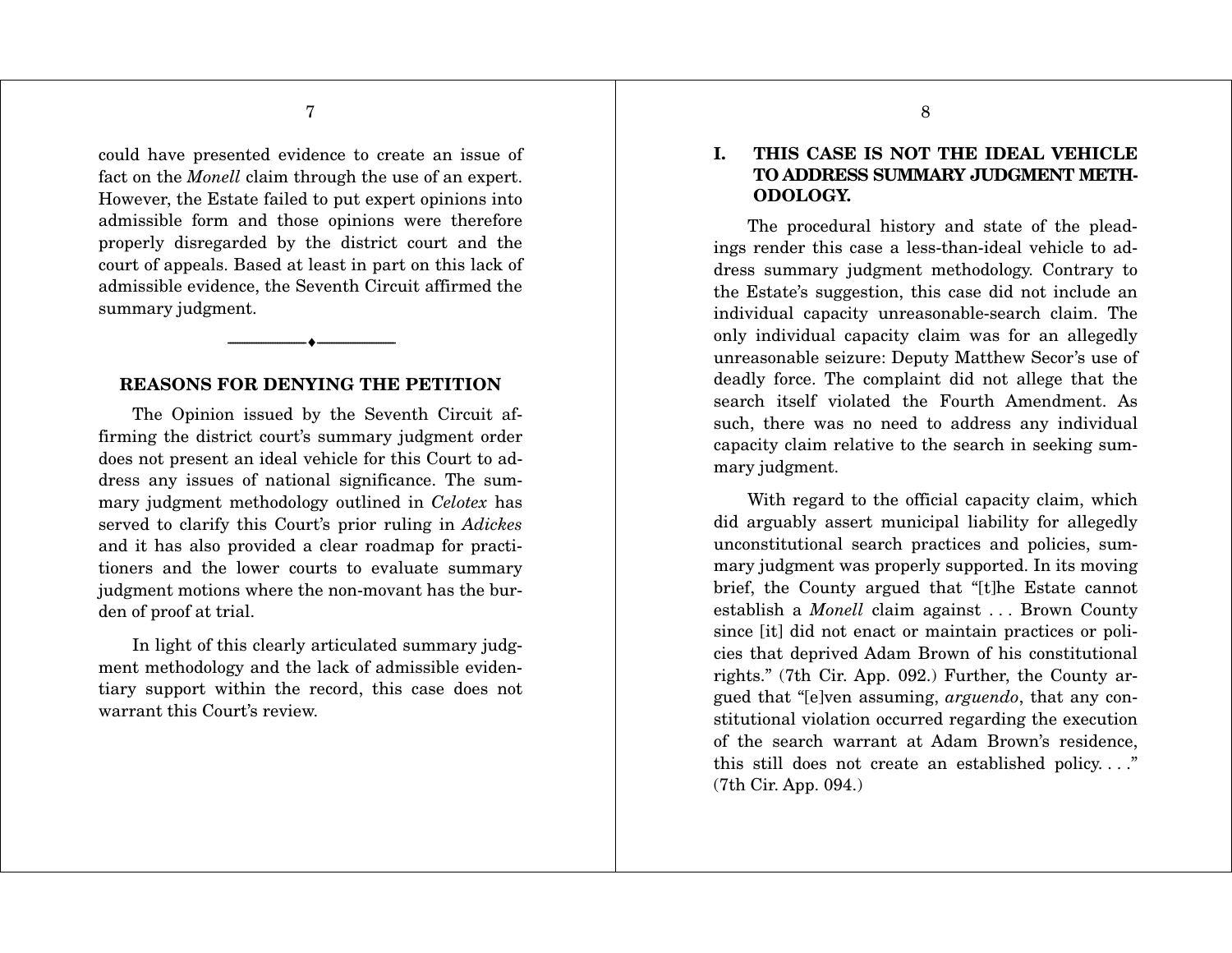In its Petition, the Estate concedes that in responding to summary judgment, it focused on arguments related to the individual capacity unreasonable-seizure claim. However, the motion for summary judgment and supporting brief unquestionably sought dismissal on both the individual capacity claim and the official capacity claim.

In an effort to overturn the district court's summary judgment ruling at the Seventh Circuit, the Estate marshaled the expert report of Dr. William T. Gaut. The Petitioner again relies on Dr. Gaut's report in its Petition before this Court. Importantly, the Seventh Circuit did not disregard this argument and recognized that this expert report theoretically could have had an impact on the district court's summary judgment analysis on the *Monell* claim. However, the Estate failed to put an affidavit of Dr. Gaut into admissible form in order to dispute the County's argument. On this point, the Seventh Circuit recognized:

Gaut's report severely criticizing the County's search policy might, if admissible (compare *Florek v. Village of Mundelein*, 649 F.3d 594, 601-03 (7th Cir. 2011)), entitle the estate to a trial, were it not for a fatal procedural error by its lawyer: failing to authenticate Gaut's expert report. It was filed with the district court but could not be admitted into evidence without an affidavit attesting to its truthfulness. FED. R. CIV. P. 56(e)(3); FED. R. EVID. 901(a); *Scott v. Edinburg*, 346 F.3d 752, 759- 60 and n. 7 (7th Cir. 2003). There was no affidavit. Nor did the plaintiff 's lawyer cite

Gaut's report in opposing the defendants' motion for summary judgment. On appeal he made the convoluted argument that it was the defendants' burden to depose Gaut and that having failed to do that they admitted that everything in his report was true. Not so. Deposing a witness is optional. Anyway the report could not be used to oppose summary judgment because it was inadmissible. Without the report there is insufficient evidence to justify imposing liability on the County.

## (App. 9a.)

 While the Petitioner may wish to relitigate this Court's clarification of *Adickes* in *Celotex*, this case is not an ideal vehicle to address summary judgment methodology.

## **II. THE ISSUES RAISED BY THE ESTATE ARE NOT ISSUES OF NATIONAL SIGNIF-ICANCE WARRANTING THIS COURT'S INTERVENTION.**

 Courts conscientiously apply the standard outlined in *Celotex*, in considering motions for summary judgment where the non-movant bears the burden of proof at trial. Though the *Celotex* trilogy was decided over 25 years ago, this Court routinely reviews cases decided on summary judgment and has, when appropriate, offered lower courts additional guidance on summary judgment methodology. *See, e.g., Hana Financial, Inc. v. Hana Bank*, 135 S.Ct. 907, 911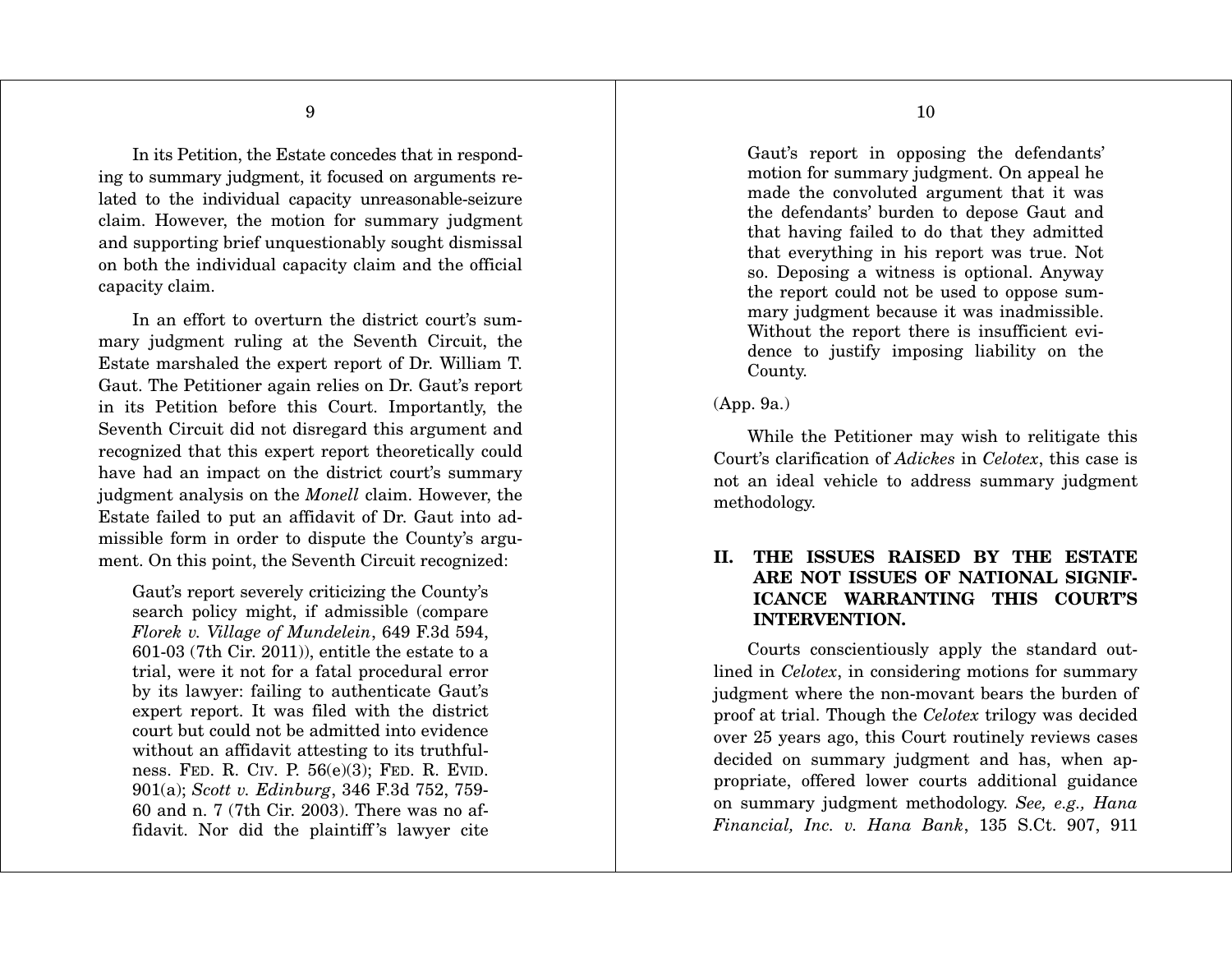(2015) (discussing summary judgment methodology in trademark infringement case involving defense of "tacking" defense in jury case); *Tolan v. Cotton*, 134 S.Ct. 1861, 1868 (2014) (discussing trial court's function in considering competing evidence); *Pearson v. Callahan*, 555 U.S. 223, 236 (2009) (refining summary judgment methodology regarding questions of qualified immunity); *Scott v. Harris*, 550 U.S. 372, 380 (2007) (facts viewed in light most favorable to non-movant only if "genuine" dispute as to those facts); *Saucier v. Katz*, 533 U.S. 194, 201 (2001) (discussing summary judgment methodology regarding questions of qualified immunity); *Siegert v. Gilley*, 500 U.S. 226 (1991). There is no widespread disparity in the application of summary judgment methodology that warrants this Court's intervention.

 Because the Estate had the burden of proof on its *Monell* claim, the County had no duty when filing for summary judgment to "canvass the evidence" and refute every potential argument that the Estate may potentially raise in support of its claim. Contrary to the Estate's contentions, the federal circuit courts of appeals are largely united on this point – particularly after this Court issued its ruling in *Celotex,* thereby clarifying *Adickes*. The County fulfilled its duty under Rule 56(c) by showing the district court that there was no evidence in the record that should preclude summary judgment on each of the Estate's claims.

 The Estate's position is untenable under any circuit's procedures. Under the Estate's theory, the County had the burden in its summary judgment

papers to identify, consider, and discard each and every piece of evidence in (and outside) of the summary judgment record that could plausibly support the Estate's claims. This is directly contrary to this Court's clarification of *Adickes* in the *Celotex* ruling.

 Contrary to the Estate's position, the County's summary judgment submissions satisfied the duty under prevailing law of a movant who did not have the burden of proof at trial. This prevailing law is not limited to the Sixth, Seventh, and Ninth Circuits. For example, in *Singletary v. Pennsylvania Dept. of Corrections*, the Third Circuit rejected the plaintiff 's contention that summary judgment movants had the burden of showing a lack of a genuine issue of material fact as to the plaintiff 's deliberate indifference claim. 266 F.3d 186, 192 n.2 (3d Cir. 2001). "This assertion, however, is clearly contrary to the Supreme Court jurisprudence on summary judgment. . . . [I]n order to survive a summary judgment motion in which the movant argues that there is an absence of evidence . . . the plaintiff must point to some evidence beyond her raw claim that [the defendant] was deliberately indifferent." *Id.* (citation omitted).

 Similarly, in *Cray Communications, Inc. v. Novatel Computer Systems, Inc.*, the Fourth Circuit acknowledged that a leading treatise explained that "under *Celotex*, 'the moving party on a summary judgment motion need not produce evidence, but simply can argue that there is an absence of evidence by which the non-movant can prove his case.'" 33 F.3d 390, 394-395 (4th Cir. 1994) (citing 10A CHARLES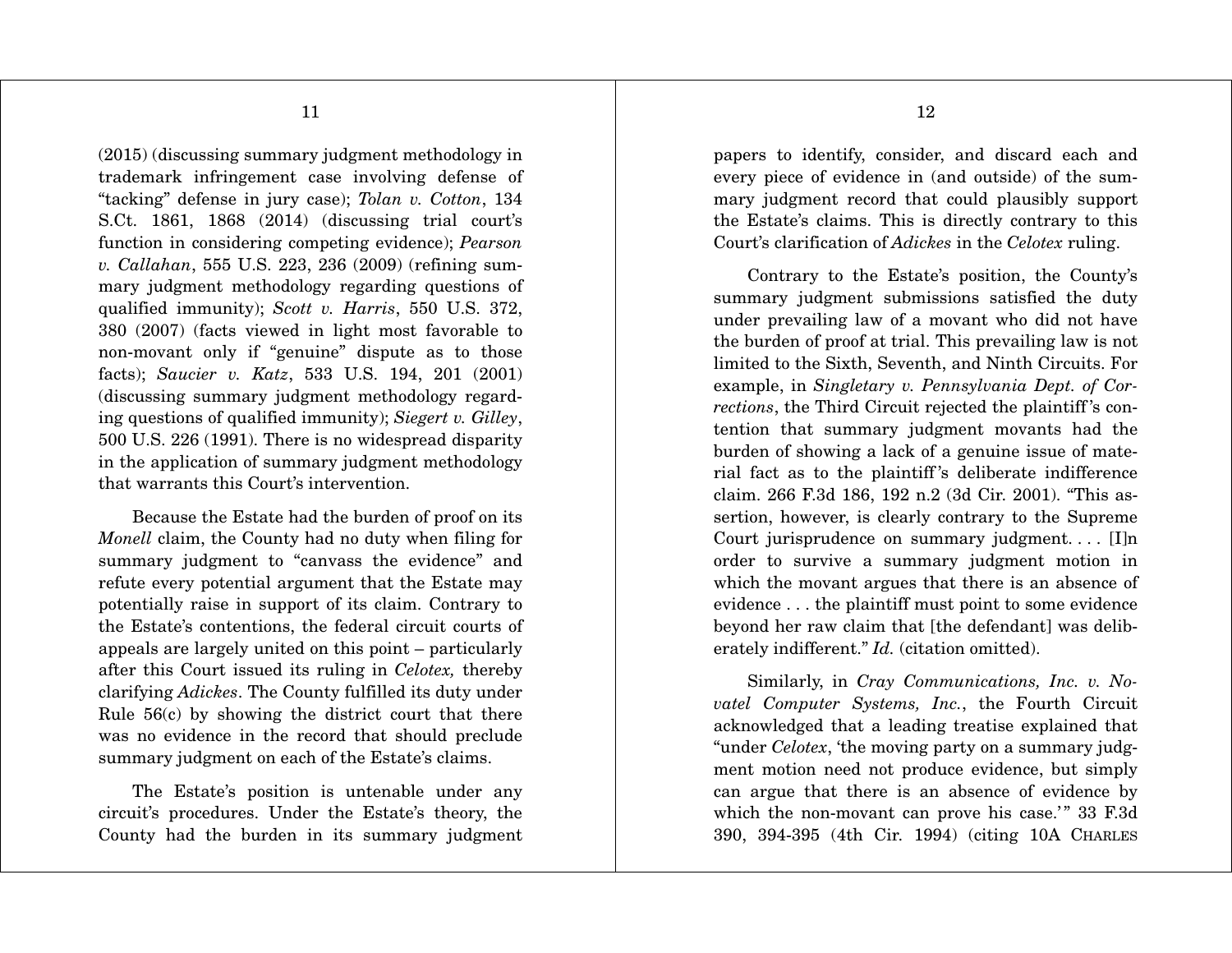ALAN WRIGHT, ARTHUR R. MILLER & MARY KAY KANE, FEDERAL PRACTICE AND PROCEDURE § 2720, at 10 (2d ed. Supp. 1994)).

 In addition, the Eighth Circuit has recognized that a movant without the burden of proof at trial need only assert a lack of evidence in support of the non-movant's claims in order to prevail on summary judgment. In *Meterlogic, Inc. v. KLT, Inc.*, 368 F.3d 1017 (8th Cir. 2004), the court required only that "the moving party . . . point to the absence of any evidence satisfying a necessary element of a claim" in order for the moving party to discharge its initial burden on summary judgment. *Id.* at 1019. In *Pourmehdi v. Northwest Nat. Bank*, 849 F.2d 1145 (8th Cir. 1988), the Eighth Circuit also held that once the movant "pointed out to the trial court that there was no genuine issue as to the absence of probable cause, it became [the non-movant's] burden to set forth affirmative evidence, specific facts, showing that there [was] a genuine dispute on that issue." *Id.* at 1146. Without any mention of the movant's initial showing, the court immediately proceeded to discuss the nonmovant's showing. *Id.*

 The cases cited by the Estate fail to establish a meaningful, widespread circuit split worthy of review. The Estate offers lengthy string citations to cases purportedly representing case law supporting the Estate's contention that there exists a widespread circuit split in which a majority of the circuits require movants who do not have the burden of proof at trial to make some specific record-based showing demonstrating an

absence of any genuine dispute of material fact. This is simply not the case. Instead, the case law propositions to which the Estate relies are simply rote, blackletter law recited in the vast majority of summary judgment briefs and orders, having no bearing whatsoever on any matured circuit split or any issue relevant to the movant's burden.

 For instance, in *In re Schifano*, the First Circuit stated that "the moving party . . . bears the initial burden to demonstrate that there is no genuine issue as to any material fact and that the moving party is entitled to judgment as a matter of law." 378 F.3d 60, 66 (1st Cir. 2004) (internal quotations and citation omitted). "If the initial burden is met, the burden shifts to the non-moving party . . . to show that genuine issues of material fact exist." *Id.* (citation omitted). Despite the Estate's apparent reliance on *In re Schifano* to attempt to demonstrate a widespread circuit split, the *Schifano* Court conducts no analysis of the moving party's initial burden and instead immediately turns to the non-moving party's showing in response to summary judgment, finding that the nonmovants failed to point to any specific evidence showing a genuine dispute of material fact. *Id.*; *see also Allen v. Board of Public Educ. for Bibb County*, 495 F.3d 1306, 1313, 1315 (11th Cir. 2007) (after stating "[t]he movant bears the responsibility for demonstrating the basis for the summary judgment motion," the court immediately considered the sufficiency of the non-movant's showing to determine whether a genuine dispute of material fact existed); *Parker v. Sony*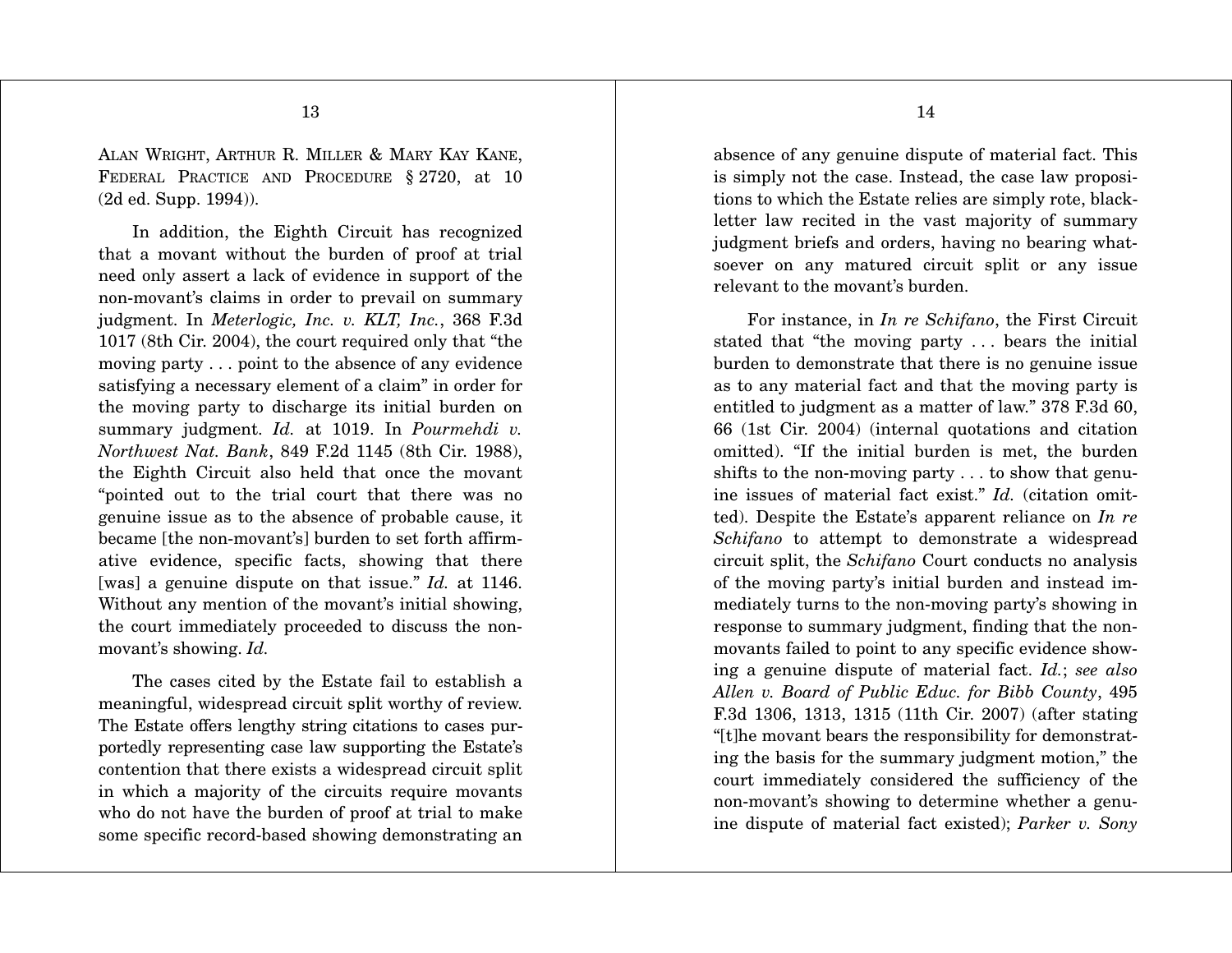*Pictures Etm't Inc.*, 260 F.3d 100, 111 (2d Cir. 2001) ("A defendant need not prove a negative when it moves for summary judgment on an issue that the plaintiff must prove at trial."). This type of analysis has no bearing on establishing a widespread, mature circuit split, and is typical of the cases cited by the Estate.

 This Court's well-reasoned ruling in *Celotex* is unambiguous, and lower courts have consistently applied it when considering motions for summary judgment where the non-moving party bears the burden of proof at trial. Any perceived disparity in the lower courts' evaluation of summary judgment motions is based on case-specific nuances, as opposed to any national trend deviating from the clear precedent set in *Celotex* and its progeny.

## **III. THE CIRCUIT COURT PROPERLY AP-PLIED THIS COURT'S SUMMARY JUDG-MENT METHODOLOGY PRECEDENT.**

 The Seventh Circuit Opinion utilized the methodology outlined in *Celotex* and properly affirmed the district court's summary judgment ruling. In the district court proceeding, the defendants moved for summary judgment on all of the Estate's claims on the basis that there were no material factual disputes and because the Estate could not establish its claims as a matter of law.

 The County specifically argued that "[t]he Estate cannot establish a *Monell* claim against . . . Brown

16

County since [it] did not enact or maintain practices or policies that deprived Adam Brown of his constitutional rights." (7th Cir. App. 092.) Further, the County argued that "[e]ven assuming, *arguendo*, that any constitutional violation occurred regarding the execution of the search warrant at Adam Brown's residence, this still does not create an established policy...." (7th Cir. App. 094.) The Estate had the burden at trial to prove a *Monell* violation and it utterly failed to overcome the County's arguments on summary judgment. The Estate ultimately did not identify any admissible evidence that disputed the County's contention that its policies and practices were constitutional.

 The County's summary judgment materials satisfied its initial burden under FED. R. CIV. P. 56 and the requirement highlighted in *Celotex*. Specifically, the County satisfied its responsibility of "informing the district court of the basis for its motion, and identifying those portions of 'the pleadings, depositions, answers to interrogatories, and admissions on file, together with the affidavits, *if any*,' which it believes demonstrate the absence of a genuine issue of material fact." *Celotex*, 477 U.S. at 323 (emphasis added).

 In asserting its official capacity claim against the County, the Estate had the ultimate burden of proof at trial. Based on *Celotex* and its progeny, the County did not have the burden to conduct additional discovery and make the Estate's case for it. The County adequately moved for summary judgment on the official capacity claim and identified the Estate's